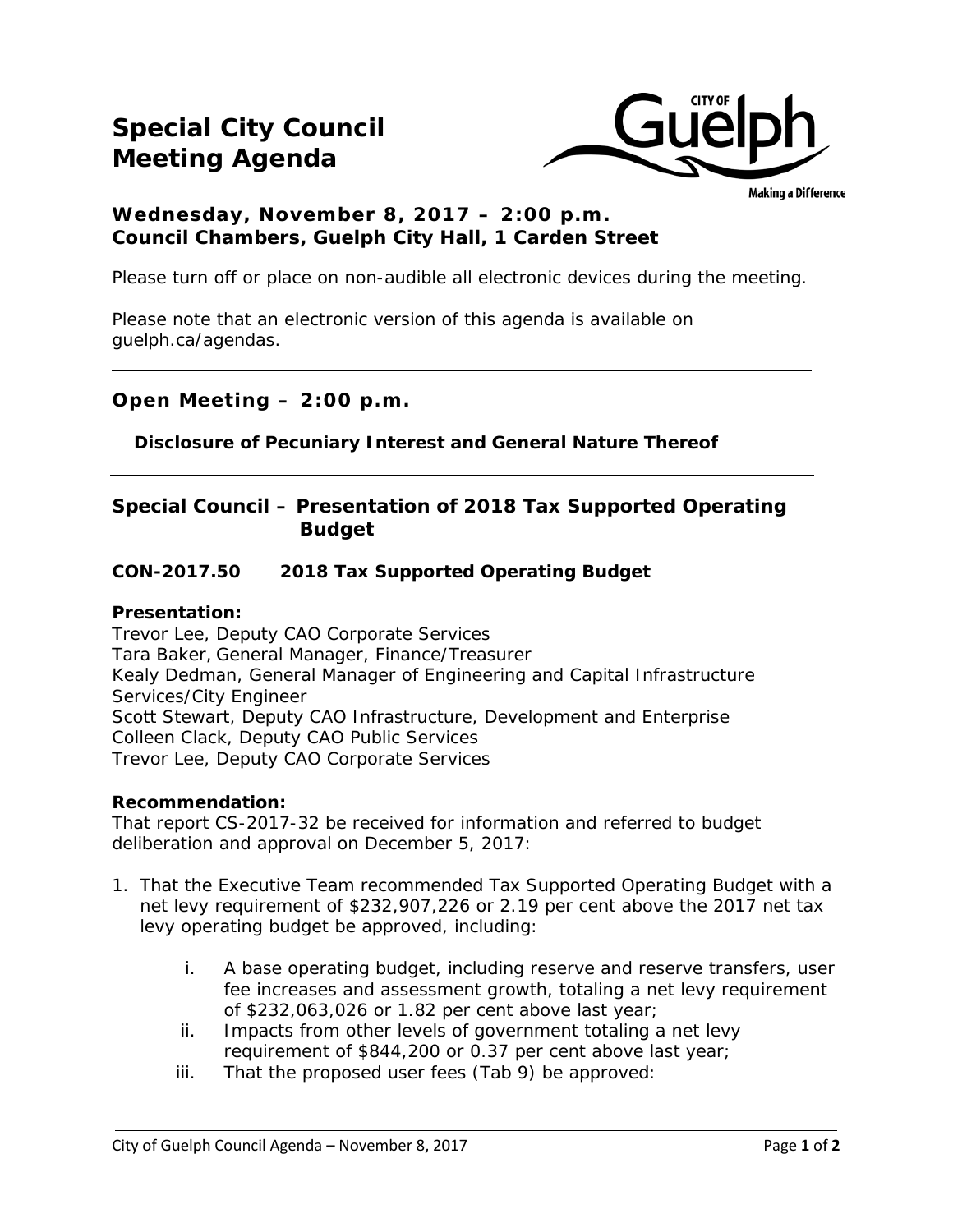That the following budget submissions be considered:

- 2. City department budget expansions totaling a net levy requirement of \$3,194,028 or 1.4 per cent;
- 3. An additional contribution towards the City's long-term goal of sustainable capital funding in the form of the Dedicated Infrastructure Levy of 1.0 per cent of the overall 2018 net levy;
- 4. Local Board expansions totaling a net levy requirement of \$567,409 or 0.25 per cent.

### **CON-2017.49 Dedicated Infrastructure Levy**

#### **Recommendation:**

That report titled Dedicated Infrastructure Levy and numbered CS-2017-31 be received.

### **Adjournment**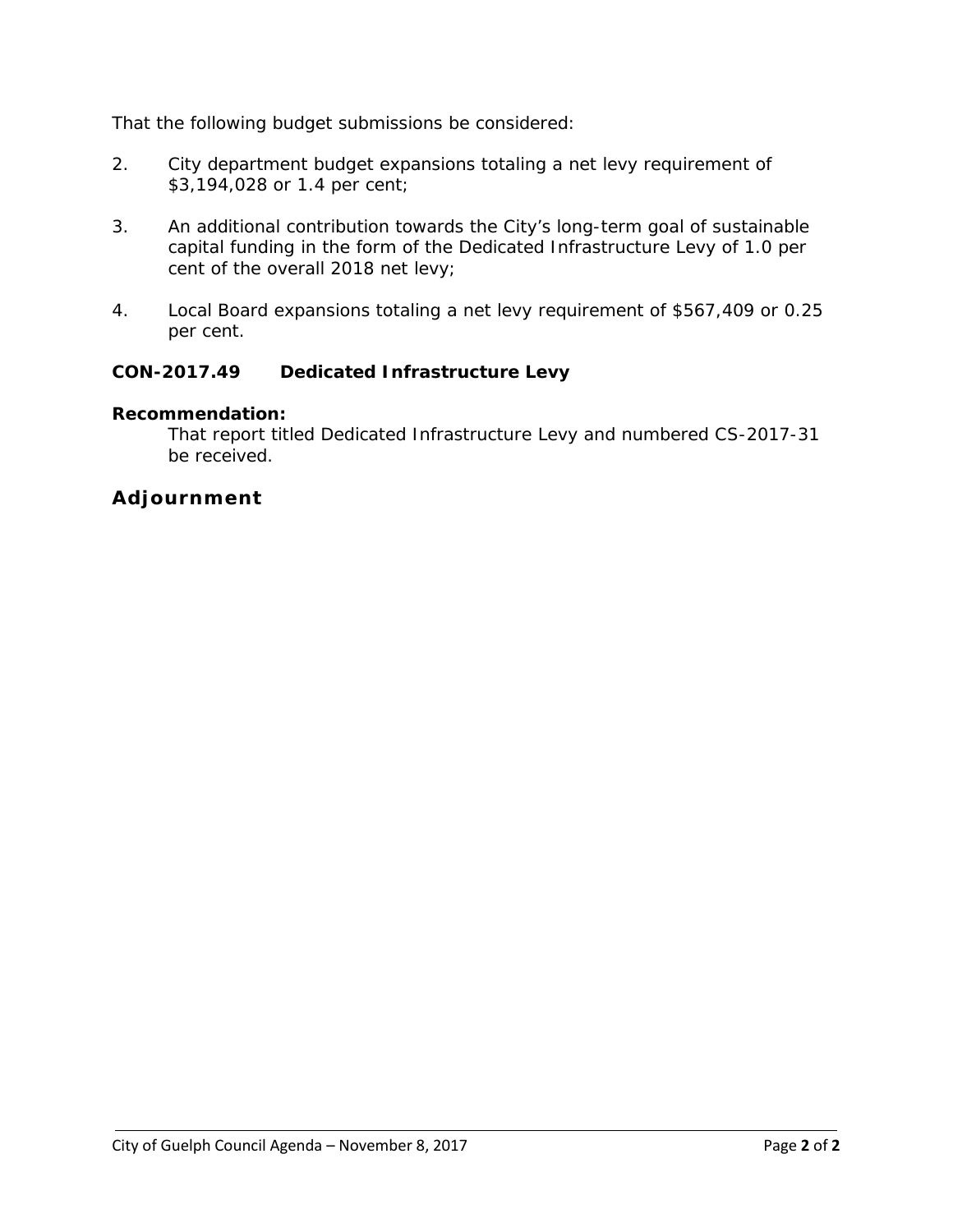# **Staff Report**



| To            | <b>City Council</b>                        |
|---------------|--------------------------------------------|
| Service Area  | Corporate Services                         |
| Date          | Wednesday, November 8, 2017                |
| Subject       | <b>2018 Tax Supported Operating Budget</b> |
| Report Number | CS-2017-32                                 |

### **Recommendation**

That report CS-2017-32 be received for information and referred to budget deliberation and approval on December 5, 2017:

- 1. That the Executive Team recommended Tax Supported Operating Budget with a net levy requirement of \$232,907,226 or 2.19 per cent above the 2017 net tax levy operating budget be approved, including:
	- i. A base operating budget, including reserve and reserve transfers, user fee increases and assessment growth, totaling a net levy requirement of \$232,063,026 or 1.82 per cent above last year;
	- ii. Impacts from other levels of government totaling a net levy requirement of \$844,200 or 0.37 per cent above last year;
	- iii. That the proposed user fees (Tab 9) be approved:

That the following budget submissions be considered:

- 2. City department budget expansions totaling a net levy requirement of \$3,194,028 or 1.4 per cent;
- 3. An additional contribution towards the City's long-term goal of sustainable capital funding in the form of the Dedicated Infrastructure Levy of 1.0 per cent of the overall 2018 net levy;
- 4. Local Board expansions totaling a net levy requirement of \$567,409 or 0.25 per cent.

### **Executive Summary**

### **Purpose of Report**

To introduce the 2018 proposed Tax Supported Operating Budget Executive Team recommendations, and provide details and background materials for Council's budget deliberations scheduled for December 5, 2017.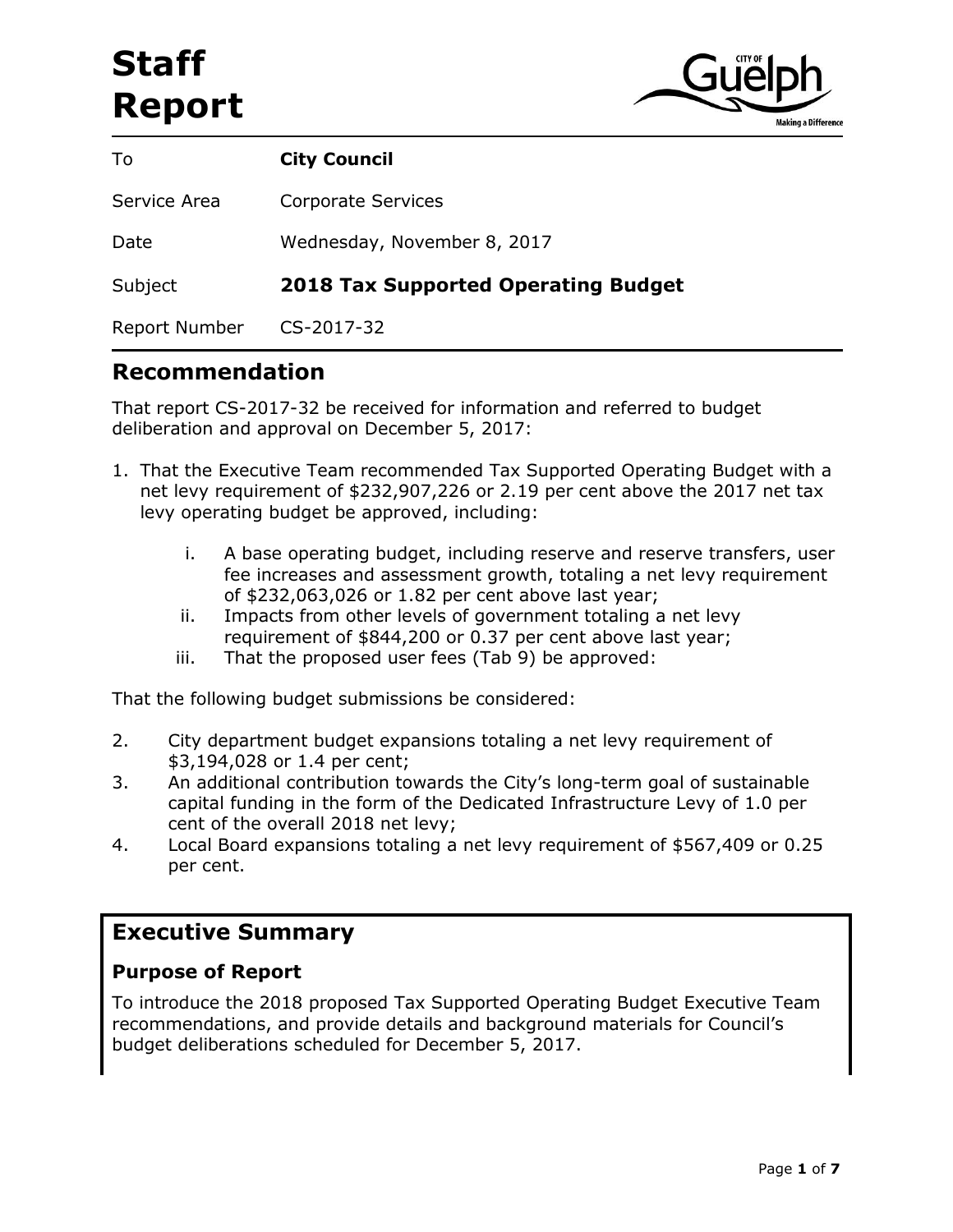Further, to provide the Executive Team with an opportunity to formally present the Tax Supported Operating Budget to Council and receive questions and/or requests for additional information or clarification.

### **Key Findings**

The Executive Team recommended operating budget reflects a net tax levy requirement of:

- i) Base operating impacts of \$232,063,026 or 1.82 per cent increase over last year inclusive of growth. Included in this base figure are the impacts from previous Council approved compensation and financial incentive commitments, estimated base impacts from Local Boards and Shared Services as well as adjustments for corporate cost pressures including contractual commitments and utilities. This base figure is offset by increases in user fee and assessment growth revenue.
- ii) Impacts from other levels of government and regulatory compliance of \$844,200 or 0.37 per cent increase over last year inclusive of growth. Included in this category are budget pressures imposed by other levels of government including changes to the Employment Standards Act (minimum wage, stand-by pay and personal emergency leave), presumptive illness WSIB legislation and changes, and the Payment Card Industry (PCI) compliance for credit card acceptance.

The Executive Team reviewed additional budget requests as part of the staff budget review process and has included them for Council consideration:

- iii) City department expansions of \$3,194,028 or 1.4 per cent above last year and growth. The Executive Team is requesting Council consider these expansions in order to maintain excellence in service delivery.
- iv) The Dedicated Infrastructure Levy of 1.0 per cent of the 2018 total levy. As a continuation of the 2017 Council endorsed ten-year infrastructure levy, staff recognizes the ongoing critical need for this funding in order to reach funding sustainability and begin to address the backlog in 2037. Please refer to Report CS-2017-31 entitled Dedicated Infrastructure Levy for further clarity on this topic.
- v) Local Board expansions of \$567,409 or 0.25 per cent. Council approves the Local Board budgets including expansions.

### **Financial Implications**

The financial implications resulting from this report are outlined in detail in the City's budget document and the attached presentation. Staff recommends a 2.19 percentage increase over the prior year's net tax levy and growth requirement to allow for the continued delivery of City services.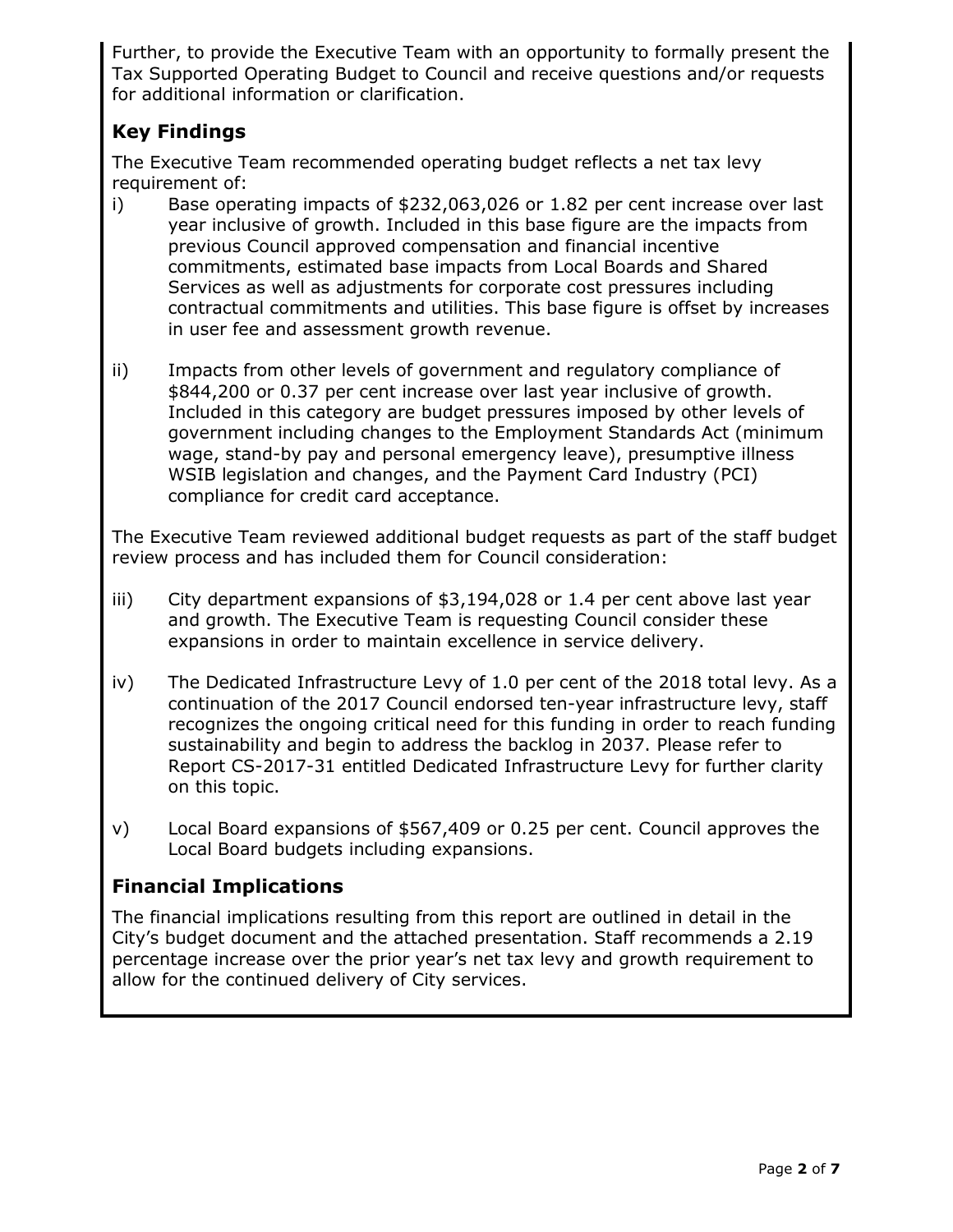### **Report**

The proposed 2018 Tax Supported Operating Budget represents the culmination of several months of work undertaken by City staff. The proposed budget has been prepared taking into account:

- City financial policies;
- Principles of predictability and affordability for the community;
- Budget estimates based on historic multi-year actuals;
- Targets for contingency and reserves which protect the City in an emergency situation and allow for the strategic replacement and investment of infrastructure;
- Legislated requirements;
- Approved levels of service;
- Direction from Council and the Council Shared Agenda;
- Community input received through surveys and development of master plans related to programs and services that influence staff recommendations;
- Corporate Administrative Plan; and
- Recommendations for improving programs and services.

As with previous years, the proposed base budget includes all annualized costs. In developing the City's operating budget, staff has worked to ensure that a balance exists between fiscal accountability and service demands. The Tax Supported Operating Budget was prepared in accordance with the Council-approved Budget, Debt Management, and General Reserve and Reserve Fund policies.

This budget is based on a forecast that ensures that the City's financial position continues to remain strong. The recommended budget takes into consideration changes made by departments for costs within their control, corporate cost pressures (i.e. compensation, outstanding contract negotiations, and utility costs), previous Council decisions, and budget corrections to address perennial variances.

Staff is not recommending a base budget adjustment for the Solid Waste Resources budget related to operations at the Material Recovery Facility (MRF) at this time, as the business service review is ongoing and the final recommendations will be presented to Council in March 2018. If a negative variance materializes in 2018, staff will recommend using reserves to fund the shortfall.

Council will be receiving Report CS-2017-67 Changes to the Vacant Unit Tax Rebate Program on Monday, November 6, 2017. Within this report, staff discusses the amendments to the Municipal Act outlined in Bill 70 – Building Ontario Up for Everyone Act (Budget Measures) which allows municipalities to make changes to their Vacant Unit Tax Rebate Program after consulting the local business community. The intent is to allow municipalities to decide, at the local level, the future of the Vacant Unit Tax Rebate Program instead of applying a prescribed program across the province. Staff recommends that the rebate program be eliminated, effective January 1, 2018, saving City taxpayers \$470,000 per year. This recommendation is being made with the best interest of all ratepayers in mind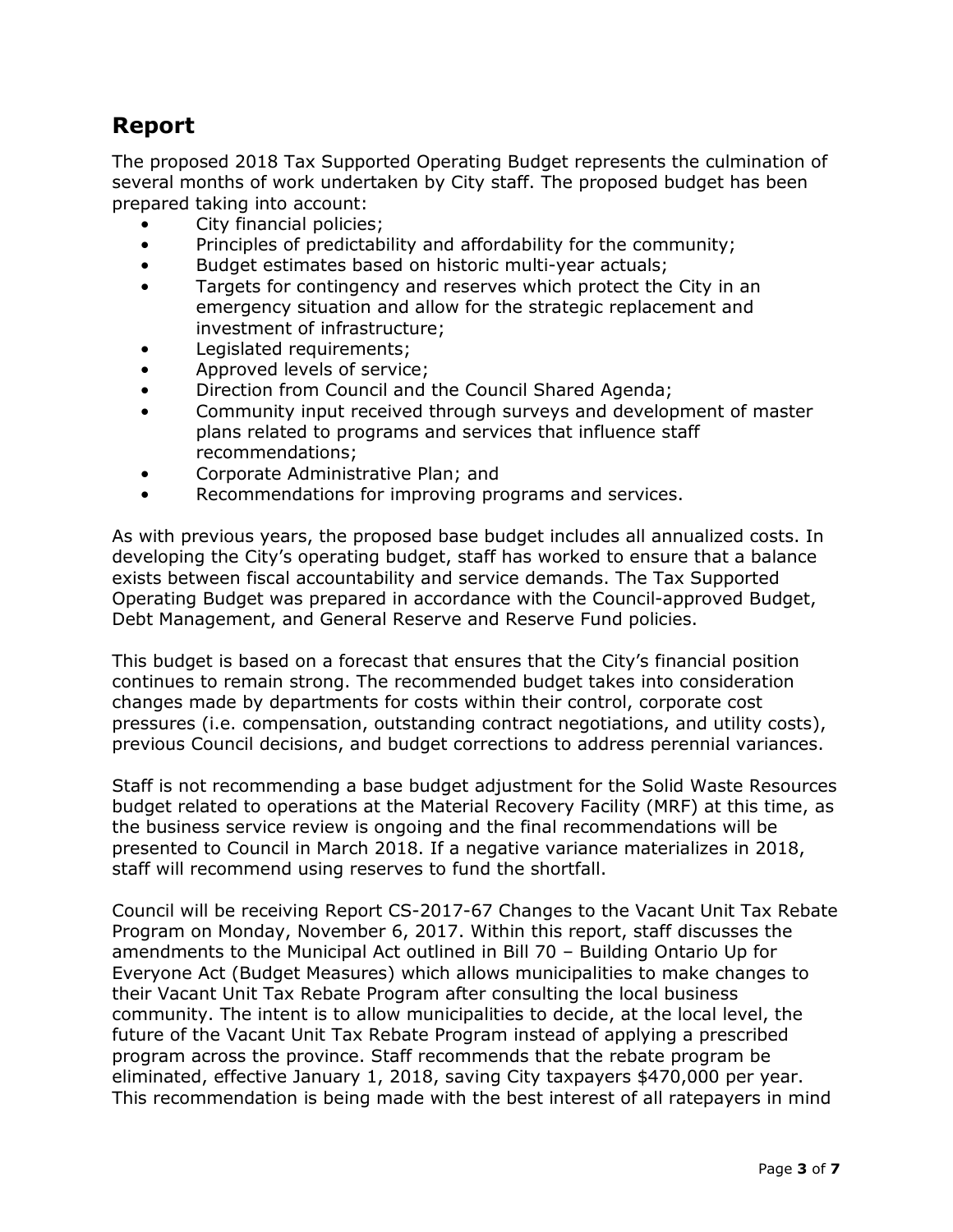along with careful consideration of the feedback received on this issue. These savings have been incorporated into the 2018 base Tax Supported Operating Budget. If Council does not approve the staff recommendation, the \$470,000 will need to be added back to the base and the impact on the tax levy will be a 0.21 per cent increase.

#### Base Operating Budget

The total recommended change over the 2017 tax levy represents a recommended base operating budget increase of 1.82 per cent. The breakdown of budgetary changes and the tax levy impact is shown in Table 1.

| <b>BUILD THE BUDGET MODEL</b>               |                                |             |            |
|---------------------------------------------|--------------------------------|-------------|------------|
|                                             |                                | \$          |            |
| 2017 Approved Budget                        |                                | 225,115,948 |            |
| Estimated Assessment Growth                 |                                | 2,800,000   | Levy       |
| 2017 Levy Incl. Assessment Growth           |                                | 227,915,948 | Percentage |
|                                             |                                |             |            |
|                                             |                                |             |            |
| Base Budget                                 |                                |             |            |
|                                             | Revenue adjustments to user    |             |            |
| Revenue Adjustments                         | fees, external recoveries and  | (3,097,665) | $(1.36\%)$ |
|                                             | grants to maintain current     |             |            |
|                                             | service                        |             |            |
|                                             | Departmental adjustments to    |             |            |
| Departmental Adjustments                    | maintain current service,      | 2,358,280   | 1.04%      |
|                                             | including part-time            |             |            |
|                                             | compensation                   |             |            |
|                                             | Full time compensation, and    |             |            |
| Council Prior Decisions                     | approved Tax Increment         | 4,586,066   | 2.01%      |
|                                             | <b>Based Grants</b>            |             |            |
| Corporate Adjustments                       | Corporate utilities and taxes, | 1,612,067   | 0.71%      |
|                                             | general and capital financing  |             |            |
|                                             |                                |             |            |
| Local Boards and Shared Services            | Health Unit, County Services,  | 1,488,330   | 0.65%      |
|                                             | The Elliott, Police & Library  |             |            |
| Assessment Growth                           | Estimated assessment growth    | (2,800,000) | (1.23%)    |
| 2018 Recommended Base Budget<br>232,063,026 |                                |             |            |
| 2018 Recommended Base Budget Increase       |                                | 4,147,078   | 1.82%      |

### **Table 1 – Recommended 2018 Base Tax Supported Budget Highlights**

#### Impacts from Other Levels of Government

In addition to the base budget, Council will be reviewing cost pressures that are a direct result of decisions made by higher levels of government and regulatory compliance. These decisions impact the City's ability to minimize tax increases while still delivering the same quality of service. The 2018 Tax Supported Operating Budget incorporates \$844,200 of increased costs related to higher levels of government and regulatory compliance decisions having a local impact. This amounts to an increased property tax levy of 0.37 per cent.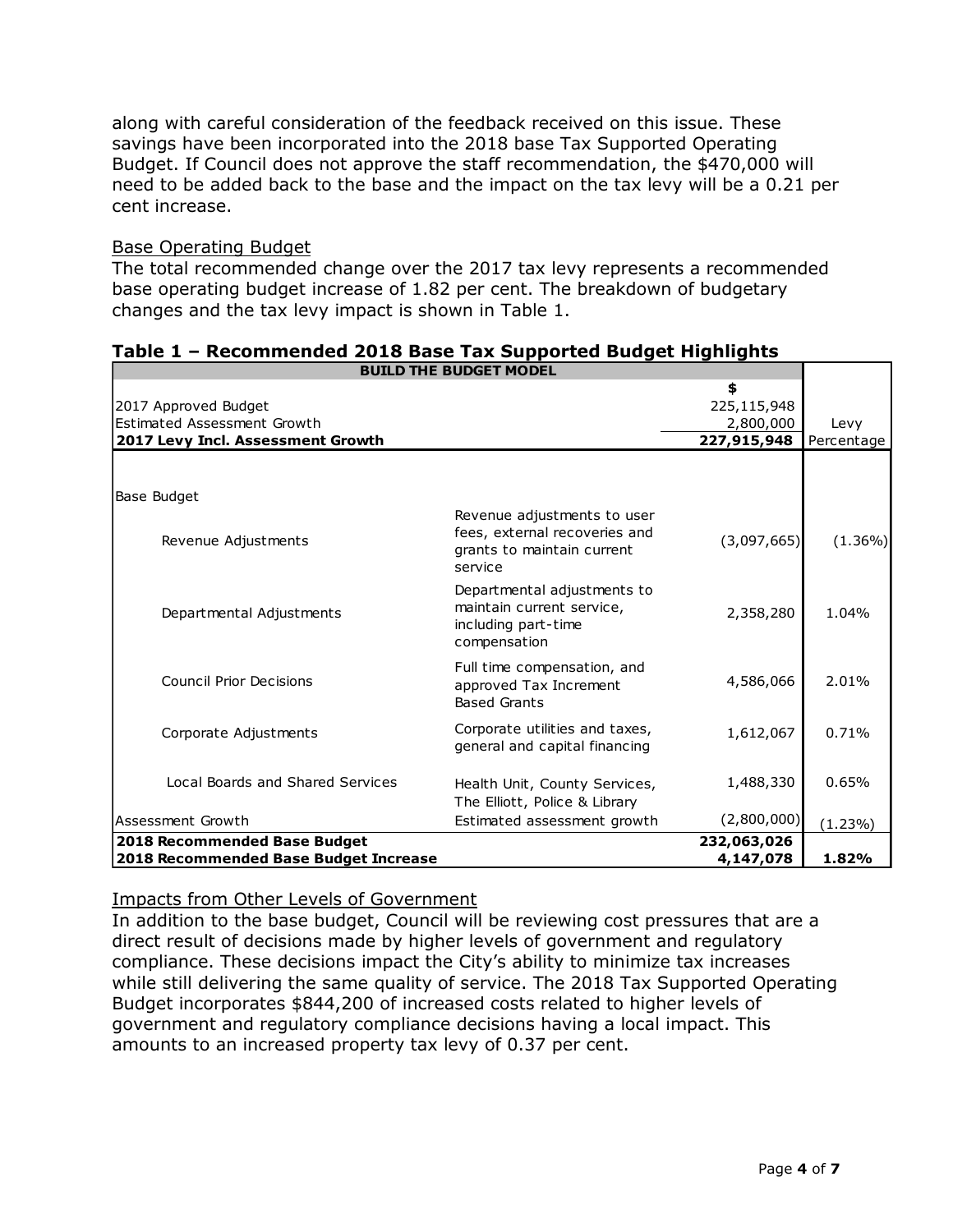#### **Table 2 – Recommended other level of government and regulatory compliance impacts**

| Other levels of government and regulatory compliance<br>impacts | \$      | Levy<br>Impact |
|-----------------------------------------------------------------|---------|----------------|
| Minimum Wage, Stand-by Pay, Personal Emergency Leave            | 405,600 |                |
| Presumptive Illness WSIB Legislation                            | 183,600 |                |
| <b>PCI Compliance</b>                                           | 255,000 |                |
| Total other levels of government and regulatory compliance      | 844,200 | 0.37%          |

#### City Department Budget Expansions

To ensure that the most appropriate services and resources are in place to serve the community, City administration went through a rigorous evaluation process and is presenting a list of 20 expansions for Council's consideration. If Council approves all the expansions, the net tax levy will increase by \$3,194,028 or 1.4 per cent.

### **Table 3- Expansions for Council Consideration**

| <b>Expansions</b>                                       | <b>FTE</b>              | \$        | Levy<br><b>Impact</b> |
|---------------------------------------------------------|-------------------------|-----------|-----------------------|
| <b>Our People</b>                                       | $\overline{2}$          | 404,650   |                       |
| Career Path Program                                     | $\overline{0}$          | 135,000   |                       |
| Corporate Recognition, Diversity and Inclusion Training | 0                       | 60,000    |                       |
| <b>Council Training</b>                                 | 0                       | 9,050     |                       |
| Learning and Development Co-ordinator                   |                         | 100,300   |                       |
| <b>WSIB Claims and Disability Co-ordinator</b>          |                         | 100,300   |                       |
| <b>Our Resources</b>                                    | $\overline{\mathbf{4}}$ | 529,400   |                       |
| Analyst, Corporate Asset Management                     | 1                       | 123,900   |                       |
| Financial Analyst - Environmental Services              |                         | 117,500   |                       |
| Manager of Financial Strategy                           |                         | 158,900   |                       |
| Senior Purchasing Agent                                 |                         | 129,100   |                       |
| <b>Our Services</b>                                     | 10                      | 2,259,978 |                       |
| Affordable Housing Incentive Program                    | $\Omega$                | 322,900   |                       |
| <b>Business Service Reviews</b>                         | 0                       | 100,000   |                       |
| <b>Internal Auditor</b>                                 |                         | 142,000   |                       |
| <b>Multi-Residential Waste Collection</b>               | 1                       | 524,700   |                       |
| Paramedics - Additional Guelph Shift                    | 4                       | 399,200   |                       |
| Paramedic Field Superintendent                          | 1                       | 87,900    |                       |
| Parks Seasonal Staff - Sportsfields and Trails          | 0                       | 46,878    |                       |
| <b>Public Service Operators</b>                         | 0                       | 50,100    |                       |
| <b>Security Guards</b>                                  | 2                       | 49,500    |                       |
| <b>Waste Collections Operator</b>                       | 1                       | 78,800    |                       |
| <b>Yard Waste Collection</b>                            | $\Omega$                | 458,000   |                       |
|                                                         |                         |           |                       |
| <b>Total Expansions</b>                                 | 16                      | 3,194,028 | 1.40%                 |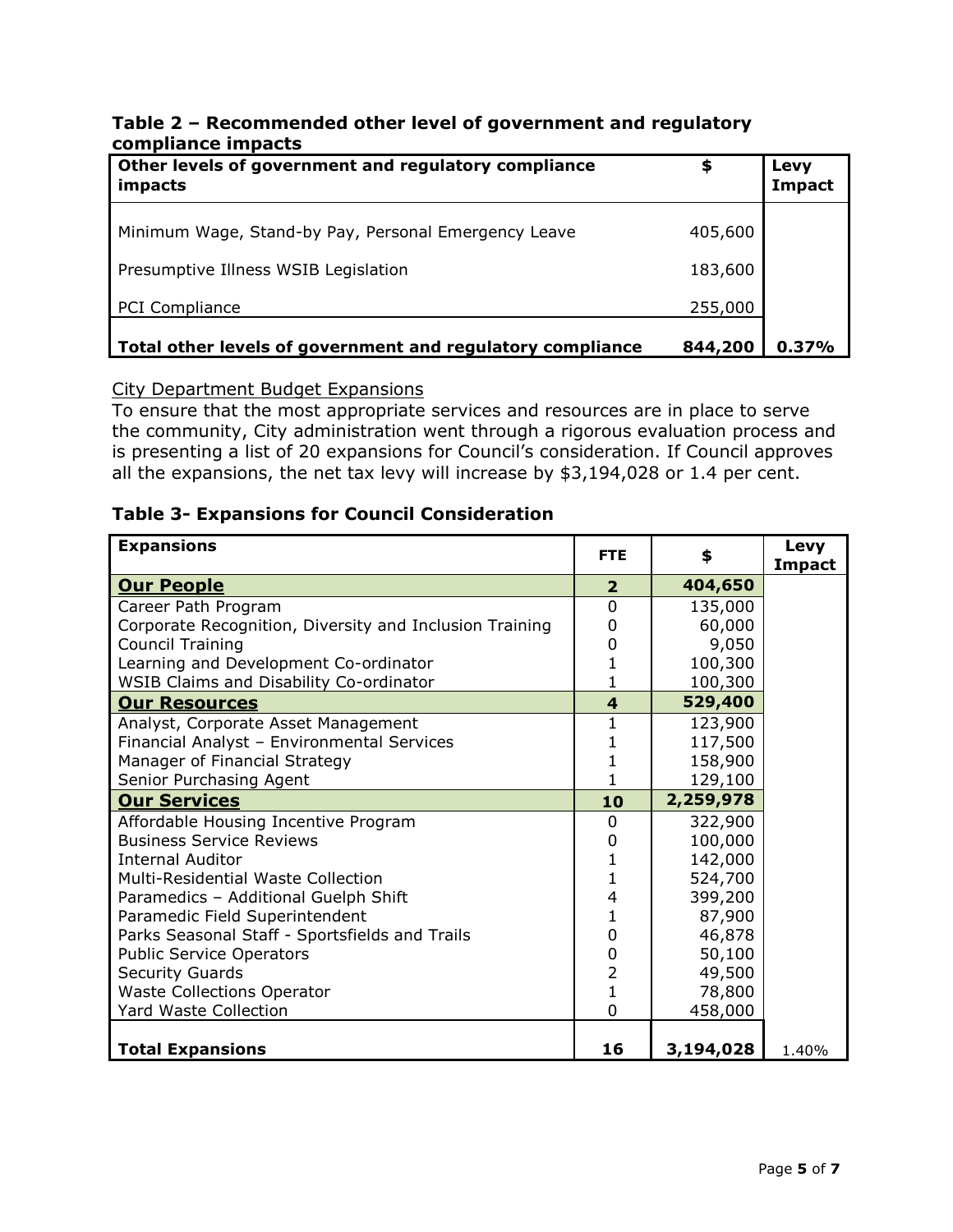Council has received detailed information on the Dedicated Infrastructure Levy in Report CS-2017-31. Staff are recommending an additional 1.0 per cent Dedicated Infrastructure Levy in 2018.

### Local Boards Expansions

Local Boards have submitted expansion requests as part of their 2018 budget requests. There is additional legislation governing the Local Boards and Shared Services budgets. For the Guelph Public Library (GPL), Council approves or amends the Board's total budget. Council may not direct additions or deletions to specific items within the budget. Similarly for Guelph Police Services (GPS), Council must establish an overall budget and cannot accept or reject specific items within the budget. Any disputes that may arise are heard by the Ontario Civilian Commission on Police Services. Council needs to consider these expansions when Council approves the budget for Local Boards and Shared Services. Table 5 is for information only and will be presented by each of the Local Boards as part of the Local Boards and Shared Service budget presentation night on November 15, 2017.

### **Table 4** – Local Boards expansions

| <b>Local Boards Expansions</b>       |         | <b>Levy Impact</b> |
|--------------------------------------|---------|--------------------|
| <b>Total Local Boards Expansions</b> | 567,409 | 0.25%              |

### **Financial Implications**

Staff recommends a 2.19 per cent increase over the prior year's tax levy requirement inclusive of growth (Table 1 and Table 2) to allow for the delivery of ongoing services in an affordable manner.

### **Consultations**

The Tax Supported Operating Budget was developed collaboratively by all City departments, who were provided budget guidelines at the budget kick-off meeting in June. Numerous hours of staff time are spent developing the budget. Finance staff work with departments as needed to assist in the budget preparation. After budgets are submitted to Finance, analysis is completed and submissions reviewed. The budget process is a lengthy complex process that requires everyone working together for a budget that is affordable to the citizens, provides financial stability for the City, and ensures the community receives the best service in a costeffective manner.

Public meeting notification was placed on the City's web page, posted to social media and advertised in the local newspaper. The City's recommended budgets are posted on the City's website at guelph.ca/budget. Delegations for the Tax Supported Operating and Local Boards and Shared Services will be heard on Wednesday, November 22, 2017.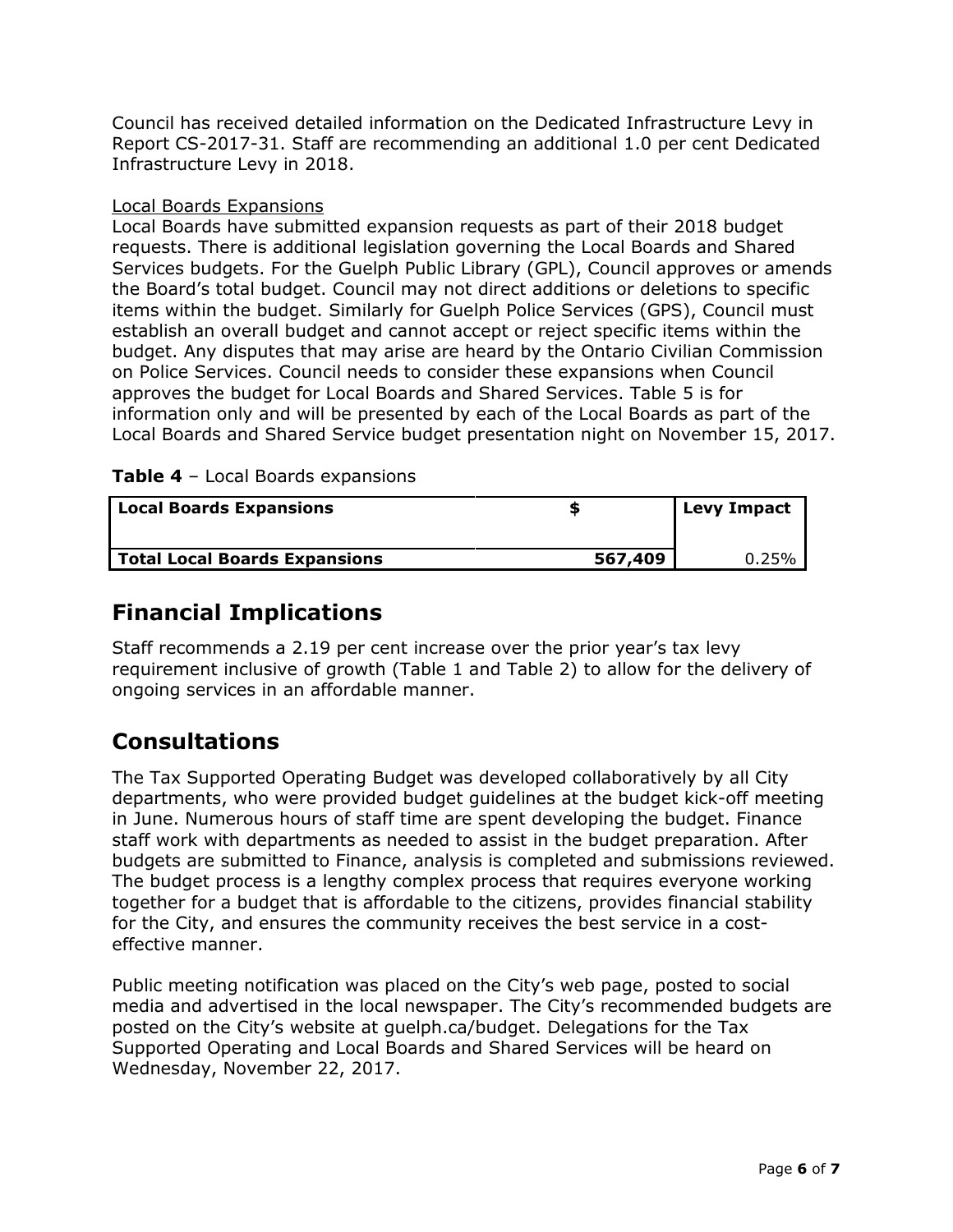### **Corporate Administrative Plan**

### **Overarching Goals**

Service Excellence Financial Stability Innovation

### **Service Area Operational Work Plans**

Our Services - Municipal services that make lives better Our People- Building a great community together Our Resources - A solid foundation for a growing city

### **Attachments**

None

Attachments provided under separate cover: 2018 Operating Budget Introduction 2018 Mayor and Council Operating Budget 2018 Office of the Chief Administrative Officer Operating Budget 2018 Infrastructure, Development and Enterprise Services Operating Budget 2018 Public Services Operating Budget 2018 Corporate Services Operating Budget 2018 General Revenue and Expenditures, Reserve and Reserve Funds, Capital Financing, and Grants 2018 User Fees 2018 Expansion Requests

### **Departmental Approval**

James Krauter, Manager of Taxation and Revenue, Deputy Treasurer

### **Report Author**

Karen Newland, Manager, Finance Client Services

Tara Baker

\_\_\_\_\_\_\_\_\_\_\_\_\_\_\_\_\_\_\_\_\_\_\_\_\_\_ \_\_\_\_\_\_\_\_\_\_\_\_\_\_\_\_\_\_\_\_\_\_\_\_\_\_ **Approved By Recommended By** Tara Baker, CPA, CA Trevor Lee 519-822-1260 ext. 2084 519-822-1260 ext. 2281 tara.baker@guelph.ca trevor.lee@guelph.ca

Tweet

GM Finance & City Treasurer Deputy CAO, Corporate Services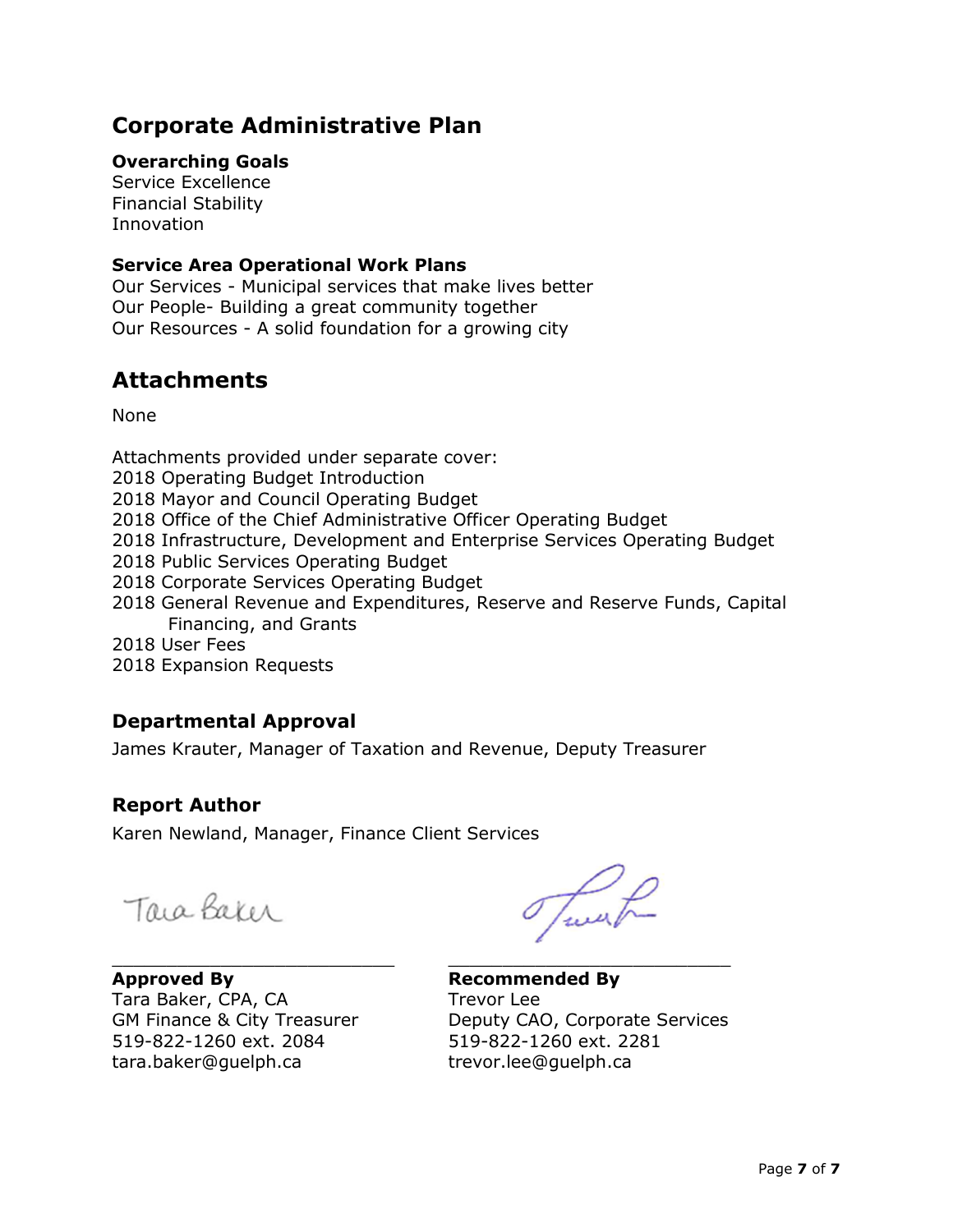# **Staff Report**



| To                   | <b>City Council</b>                  |
|----------------------|--------------------------------------|
| Service Area         | <b>Corporate Services</b>            |
| Date                 | Wednesday, November 8, 2017          |
| Subject              | <b>Dedicated Infrastructure Levy</b> |
| <b>Report Number</b> | CS-2017-31                           |

### **Recommendation**

That report titled Dedicated Infrastructure Levy and numbered CS-2017-31 be received.

### **Executive Summary**

### **Purpose of Report**

To provide Council clarity on the Dedicated Infrastructure Levy (the "Levy") in response to queries and concerns raised at the 2018 Budget Information Session on September 26, 2017 as well as subsequent questions raised by Councillors.

### **Key Findings**

Staff has been consistent in communicating over the term of this Council that we are not funding tax supported capital investment at a sustainable rate, and that this is contributing to the annual increase in the City's infrastructure backlog. Our Corporate Asset Management team estimates the total current infrastructure backlog to be \$490.6 million and of this, the tax supported portion is \$219.7 million. This figure will continue to grow until the City reaches a sustainable capital funding level meaning that the annual funding levels match the annual infrastructural renewal needs. Council has supported long-term, sustainable financial strategies for the rate supported businesses (Water, Wastewater and Stormwater); the dedicated levy is the long-term financial strategy to address the tax supported capital infrastructure funding shortfall. It is a priority to continue to advance sustainable funding strategies in both the tax and rate supported businesses; the City's capital program is highly integrated and relies on both sources of funding. The City will lose significant synergies in the planning and execution of the capital program if the tax supported funding can't keep pace.

In 2017, year one of the proposed incremental ten-year levy, the City took the first step towards becoming sustainable and eventually eliminating the infrastructure gap by 2032. This is only achievable by this date if Council continues to approve an incremental one per cent levy from 2018 through 2026. This issue has been accumulating since the City's first infrastructure was built over 150 years ago and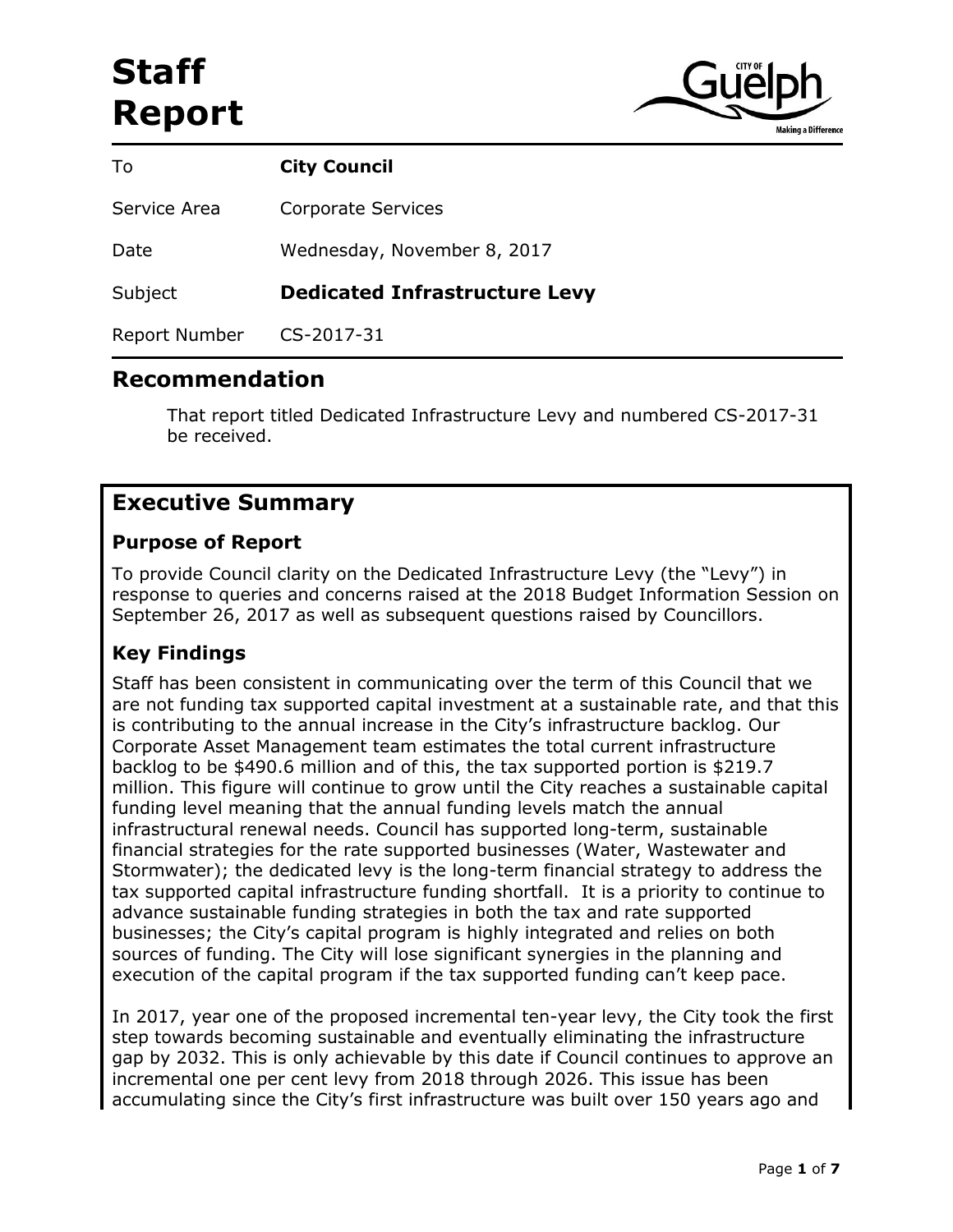for this reason, 36 years to close the gap and address up the backlog is not an unreasonable time frame.

Last year, staff brought forward a report recommending the ten-year dedicated infrastructure levy during the 2017 budget process. It has come to staff's attention that there are differences in interpretation of the Levy among Council. This report serves to bring all stakeholders to a common understanding prior to the operating budget delegation and approval nights on November 22 and December 5, respectively.

### Clarification of levy key facts:

Included in the body of this report are a number of frequently asked levy related questions and responses to assist Council in supporting their budget decisions on December 5, 2017.

### **Financial Implications**

In Council report CS-2017-32 titled 2018 Tax Supported Operating Budget, staff recommends that Council approve an additional one per cent levy to keep the City on pace with reaching sustainable capital funding by 2032. This Levy is estimated to be \$2,325,000 for 2018 and would bring the total tax supported capital transfer to an estimated \$32,685,254.

### **Report**

As a follow-up to the September 26, 2017 Council information session discussion about the Dedicated Infrastructure Levy, this report will provide additional details and clarity regarding the Levy and its treatment and communication.

#### **"What was approved for 2017?"**

Council approved a one per cent levy as part of the 2017 Tax Supported Operating Budget. In 2017, this Levy is shown on the property tax bills as a separate tax rate called "Infrastructure" to make it clear to our citizens and business community that this increase is earmarked for capital infrastructure investment. The funds from the Levy increased the City's 2017 capital investment to 13.49 per cent of the Tax Supported Operating Budget.

#### **"What was endorsed for 2018 to 2026?"**

As part of the 2017 operating budget, Council also endorsed a continuation of the Levy for nine years. For further clarity, what staff intended this to mean, is that staff would recommend increasing the Levy by an additional one per cent each year for nine years. Council will have the opportunity to deliberate and approve this increase on an annual basis.

#### **"What is the tax impact of the Levy over the ten-year period?"**

Staff is recommending a one per cent increase each year for ten years for a total of ten per cent (excluding compounding).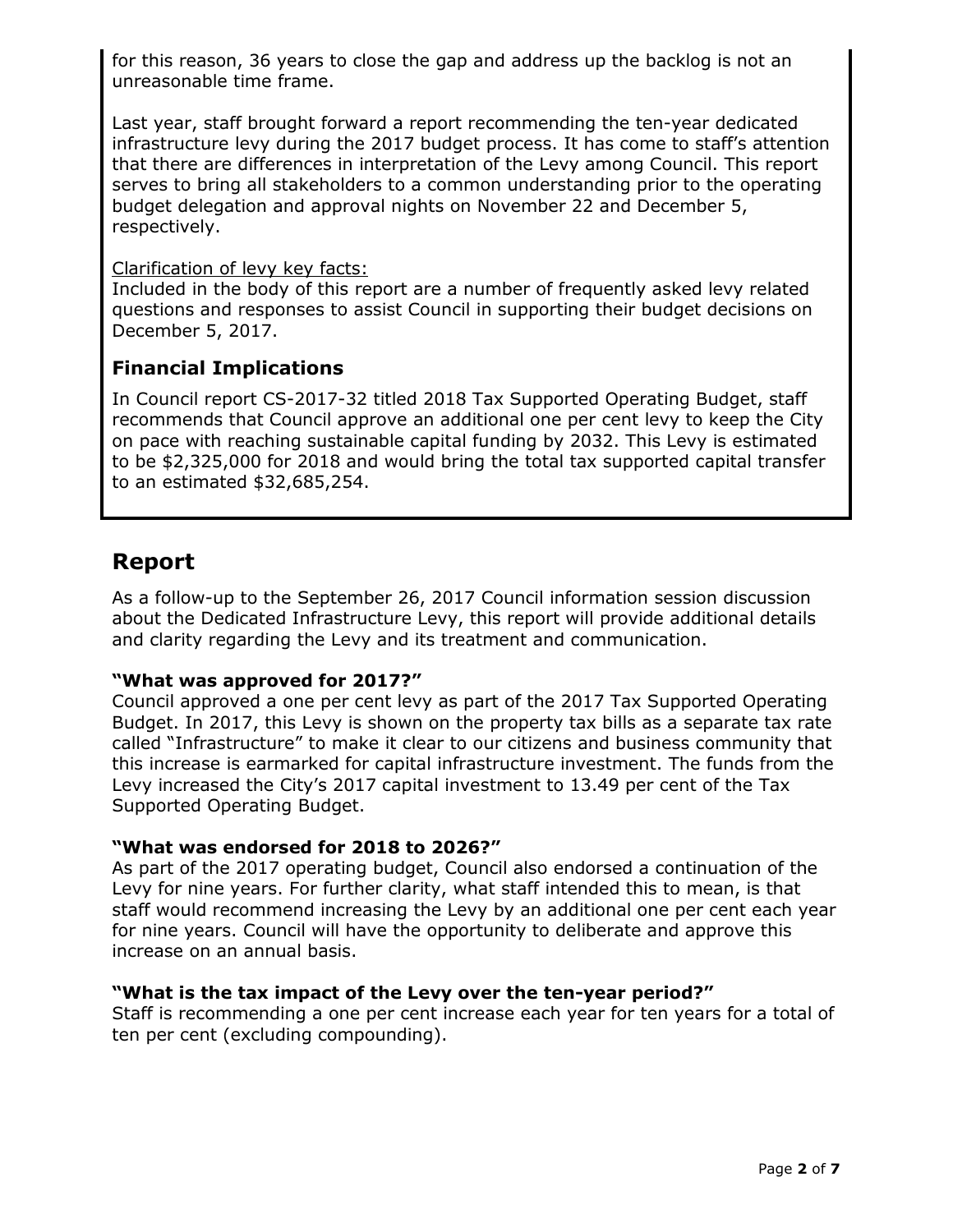### **"Are the funds from the Levy compounding over time?"**

Yes, it is best practice to at least maintain the rate of funding transferred to capital from operating annually to ensure capital funding keeps pace with growth. This means that for 2018, the City maintained capital funding at 13.49 per cent of the 2017 budget resulting in a net budget impact of \$1.2 million or 0.52 per cent. Council will not vote on this as a separate recommendation as it is part of the base operating budget. Staff will be recommending an additional one per cent levy on top of the compounded base effect from 2017 for Council deliberation and separate vote.

### **"What is the total tax supported capital funding being recommended in the 2018 operating budget?"**

The 2018 capital transfer at 13.49 per cent equals \$30,360,254. Further, staff are recommending an additional one per cent levy estimated to be \$2,325,000 for 2018, bringing the total tax supported capital transfer to an estimated \$32,685,254.

#### **"Why is the Levy needed?"**

The City, similar to many other municipalities across Canada, has an infrastructure funding gap, meaning that the annual infrastructure renewal needs are greater than the funding available. As a result, renewal work is delayed to future years and resulted in a backlog of work that continues to accumulate. In order to close the funding gap and eventually address the backlog by 2053, an increase in tax supported capital funding is required.

As part of the 2018 capital budget development, staff had to defer \$20.5 million in tax supported capital projects from the previously presented forecast including roads reconstruction and rehabilitation, parks and trails upgrades, corporate facility renewals, and vehicles and equipment replacement. As a tangible example, this meant road reconstruction in the City's older residential neighbourhoods and investment in bridge rehabilitation were deferred. This was required (and will continue to be required) across all service areas because the City simply does not have enough funding to address all capital infrastructure needs.

In addition to addressing the backlog and being able to fund critical infrastructure renewal, the Levy is the long-term financial strategy solution that advances integrated capital planning and project execution. If tax supported funding does not keep pace with the rate supported funding over the long-term, there will be significant loss of synergies to the sequencing and costing of our capital programs.

#### **"What is the backlog?"**

The City's Corporate Asset Management team estimates the total current infrastructure backlog to be \$490.6 million and of this, the current tax supported infrastructure portion is \$219.7 million.

If Council continues to endorse the additional one per cent levy annually for the next nine years, the tax supported backlog will grow from \$219.7 million to \$435 million by 2032 at which point it will stop growing and begin to decline.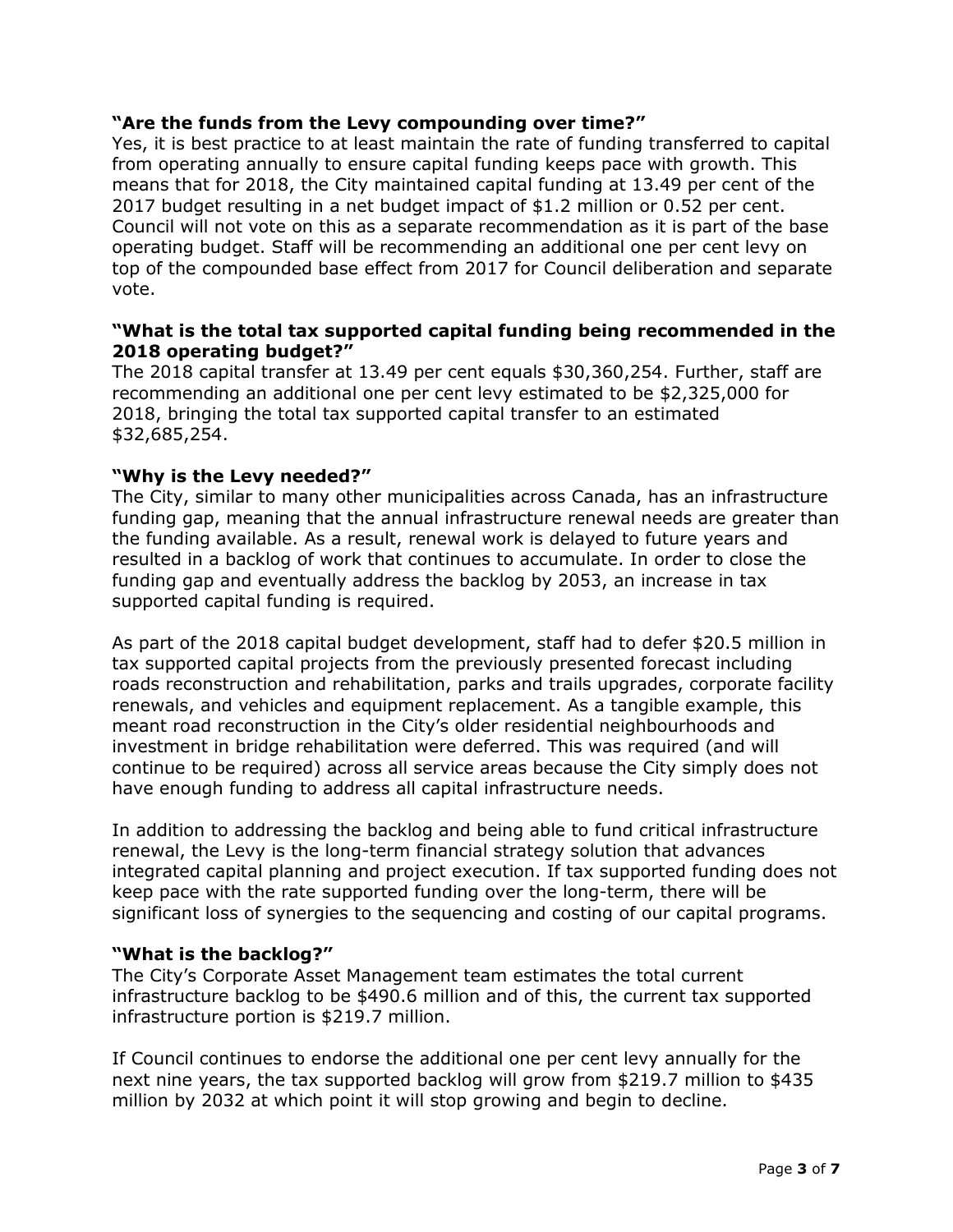If Council maintains the current 2017 capital funding levels and nothing more, the backlog will continue to grow annually from \$219.7 million to approximately \$898.3million in 20 years. It will not stop growing and it will never begin to decline under this level of funding. Under this scenario, there would likely be declines in levels of service and performance, as well as increased risks of asset failure and service interruptions.

#### **"What makes up the backlog?"**

The backlog is the estimated replacement cost of existing City infrastructure which has exceeded its expected useful life. For additional information regarding the specific asset groups and types of infrastructure that make up the overall City backlog refer to the [Corporate Asset Management Plan 2017](http://guelph.ca/wp-content/uploads/AMP-2016-02-04-Corporate-Asset-Management-Plan-FINAL.pdf)

#### **"What was the Levy used for in 2017?"**

The funds collected by the Levy were not allocated to specific projects but set aside in the capital reserve funds which supports the long-term financial strategy of building resources so they are available for integrated capital needs when required. As a result of the 2017 levy, the City has \$2.22 million more available for funding strategic infrastructure needs in the future.

#### **"Who will decide how the Levy funds are used?"**

The Levy funds are transferred to the City's Infrastructure Renewal and City Building Reserve Funds in accordance with the Council approved policy. These funds are not segregated or tracked differently from the rest of the City's capital funding. It was never staff's intent or recommendation to keep the Levy funds in a separate reserve or fund; instead, these funds are used in the same manner as all other capital funding.

Consistent with best practice in Asset Management and financial planning, the funds in the City's Infrastructure Renewal and City Building Reserve Funds are allocated to capital projects as identified through the City's comprehensive, corporatefocused risk and prioritization methodology.

Staff recommends the use of capital reserve funds and Council ultimately approves the utilization of the City's capital reserve funds as part of the annual capital budget.

### **"Does the City have the capacity to deliver capital projects with this increase in funding?"**

Yes. The City continues to improve its capacity to deliver capital projects through various processes, and both funding and capacity to deliver are key considerations throughout the budget development process. Through this sustainable financial plan, funding and capacity to deliver are growing together over the long-term timeframe. Funding which is not allocated to specific projects in a budget year will be available for use in future years for strategic infrastructure needs. As the reserve accounts grow, they will be used to address the highest priority needs and projects that represent the best overall value in line with the requirements of the reserve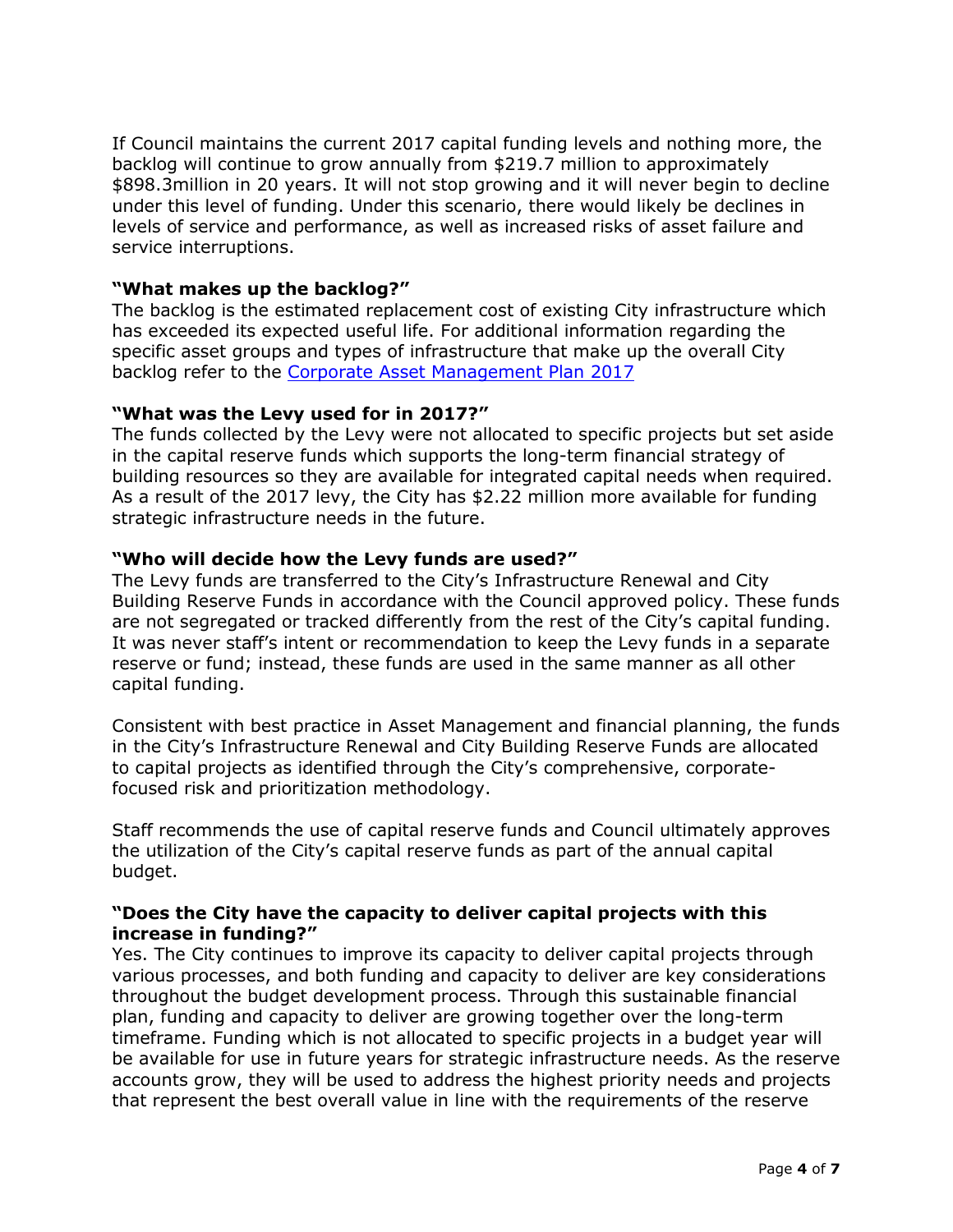fund policy. The proposed projects, which will be funded by the reserves, will be recommended to Council through the annual budget process.

### **"Can we change the terminology from a Levy to a Fund?"**

No, as described above, the monies from the Levy are not kept in a separate Dedicated Infrastructure Fund and instead are transferred into the City's Infrastructure Renewal and City Building Reserve Funds. It would be confusing to call the Levy a fund but then not accumulate the monies in a separate fund. The City is utilizing a levy as a tool to collect this funding and therefore it is clear and transparent to continue to call it a levy.

### **Financial Implications**

Without a change in funding level, the current annual tax-funded infrastructure gap of \$28.7 million will continue and the infrastructure backlog will grow. The current tax-funded backlog of \$219.7 million is forecasted to grow to \$898.3 million in 20 years based on maintaining current 2017 approved funding levels. If Council continues to approve and endorse the long-term, tax supported, sustainable funding strategy, the backlog is reduced to \$412 million over that same time period. Under this strategy, it will take 36 years to eliminate the backlog completely. It has taken over 150 years to accumulate the current backlog, so 36 years to eliminate it is reasonable.

### **Chart 1 Tax Funded Infrastructure Backlog with and without the one per cent annual Dedicated Infrastructure Levy for 10 years**



The continuation of the incremental levy is a key element in achieving sustainability in conjunction with continued annual increases in the Stormwater, Water and Wastewater capital reserve fund transfers. Over the past 15 years, guided by longterm financial plans, Council has ensured that the rates have increased to allow for expanded operating expenses as well as to fund long-term capital reinvestment.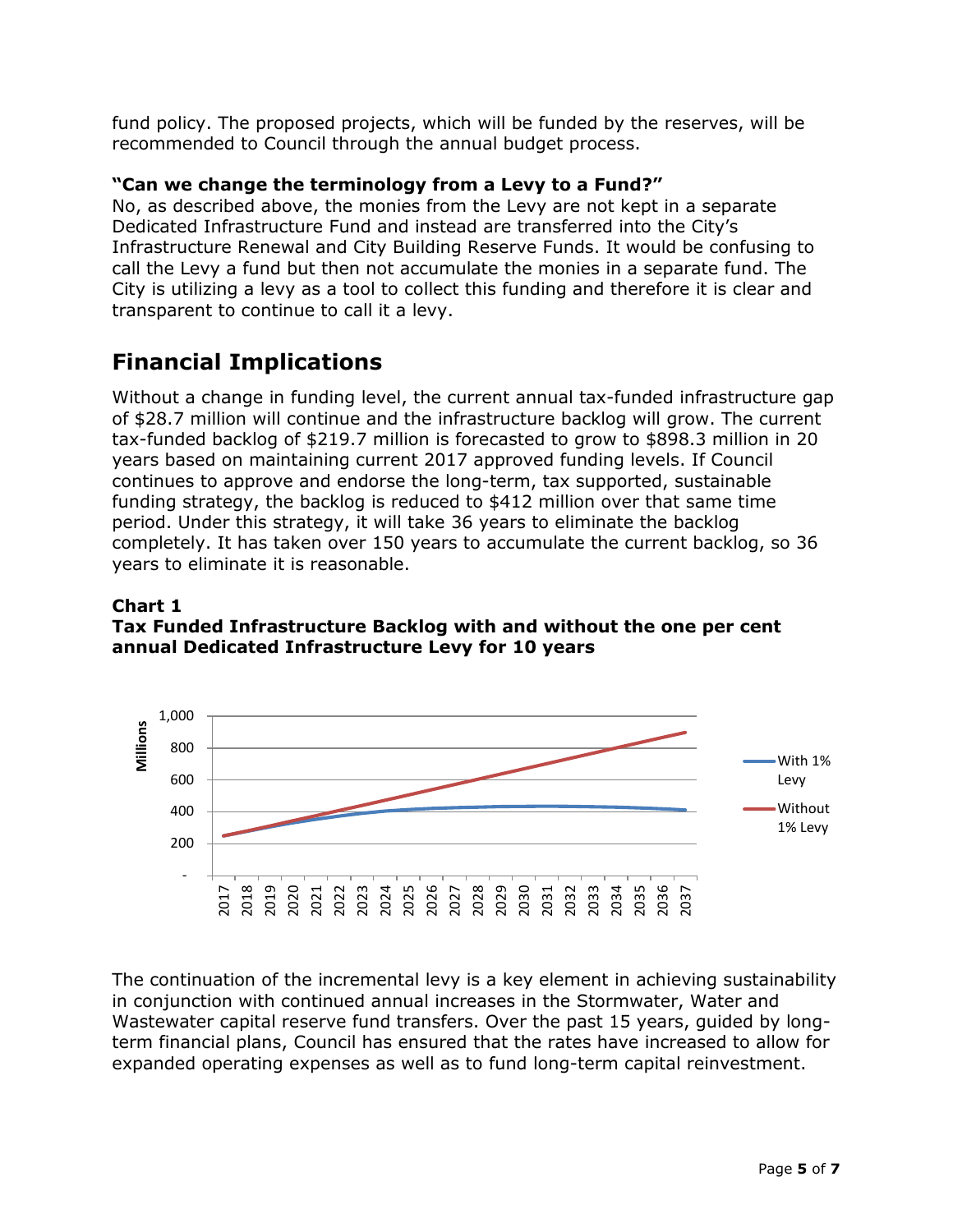Based on the current level of funding, and current estimated backlogs for each budget area, the following shows the backlog over the next 20 years (assuming the continuation of the Levy until 2026).

### **Chart 2 Infrastructure Backlog Forecast to 2037**

|                              | 2017    | 2037<br>with 1% Levy | 2037<br>without 1% Levy |
|------------------------------|---------|----------------------|-------------------------|
| <b>Tax Supported Backlog</b> | 219,675 | 411,941              | 898,288                 |
| Rate Supported Backlog       | 270,937 | 147,091              | 147.091                 |
| <b>Total Backlog</b>         | 490,612 | 559,032              | 1,045,379               |

This demonstrates that the City is on the correct path and that staying the course will see significant benefits in future years. There may be challenging pressures in the early years as decisions are required due to scarce resources which will force projects to be delayed. In the long-term, this strategy will enable the City's infrastructure portfolio to be maintained and replaced at the optimum time though sustainable full lifecycle planning and risk management. The end impact will be that citizens and business community will continue to receive services that meet expectations and ensure a high quality of life in the community.

### **Consultations**

Corporate Asset Management was involved in the development of the financial details of this report as well as providing the underlying asset needs assumption. Finance and Corporate Asset Management have worked collaboratively to better understand the long-term capital needs.

### **Corporate Administrative Plan**

**Overarching Goals** Financial Stability Service Excellence

### **Service Area Operational Work Plans**

Our Resources - A solid foundation for a growing city Our Services - Municipal services that make lives better

### **Attachments**

None